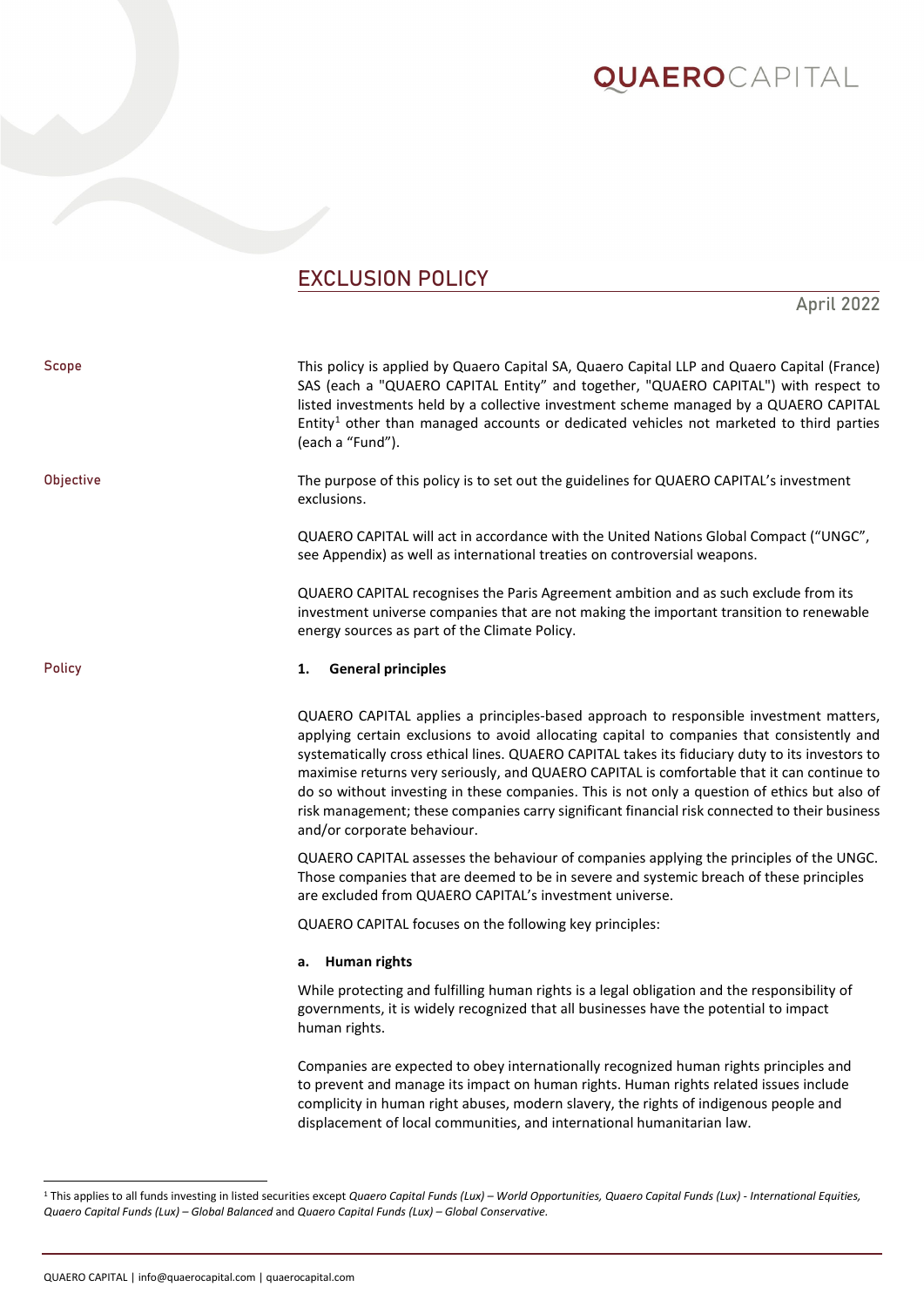# **QUAERO**capital

QUAERO CAPITAL will exclude from its screen companies that are deemed to have severely and systemically breached the UNGC principles regarding human rights.

#### **b. Labour standards**

Companies have a responsibility to uphold internationally recognised standards and rights for their labour force.

This applies to issues such as abolition of child labour, elimination of all forms of forced and compulsory labour, defence of the freedom of association and effective recognition of the right to collective bargain, and elimination of discrimination.

QUAERO CAPITAL will exclude from its screen companies that are deemed to have severely and systemically breached the UNGC principles regarding labour standards.

#### **c. Environment**

Care for nature, the environment and preserving biodiversity are important business responsibilities. Companies should take a precautionary approach to environmental challenges, promote greater environmental responsibility, and encourage environmentally friendly technologies.

QUAERO CAPITAL will exclude from its screen companies which are deemed to have severely and systemically breached UNGC principles regarding the environment.

#### **d. Corruption**

Correlation between corrupt business practices and the negative effects on long term financial return is growing. Corruption induces business-related costs and market inefficiency and hinders economic, political and social development.

Companies are expected to take a proactive approach towards corruption, including extortion and bribery, by implementing adequate anti-corruption measures and improving transparency.

QUAERO CAPITAL will exclude from its screen companies that are deemed to have severely and systemically breached the UNGC principles regarding corruption.

# **e. Sanctions**

QUAERO CAPITAL will not invest in sovereign bonds issued by governments which are subject to broad sanctions and fail to respect human rights.

#### **f. Controversial weapons**

QUAERO CAPITAL considers illegal weapons (i.e. anti-personnel mines, cluster munitions, chemical and biological weapons) and uranium and nuclear weapons (collectively "Controversial Weapons") and their potential use as controversial given their indiscriminate effect on human populations.

Companies that are involved in the production or development of Controversial Weapons and do not comply with the following treaties are excluded from QUAERO CAPITAL's universe:

- The Ottowa Treaty, which prohibits the use, stockpiling, production, and transfer of antipersonnel mines
- The Oslo Convention on Cluster Munitions, which prohibits the use, stockpiling, production and transfer of cluster bombs
- The Chemical Weapons Convention, which prohibits the use, stockpiling production and transfer of chemical weapons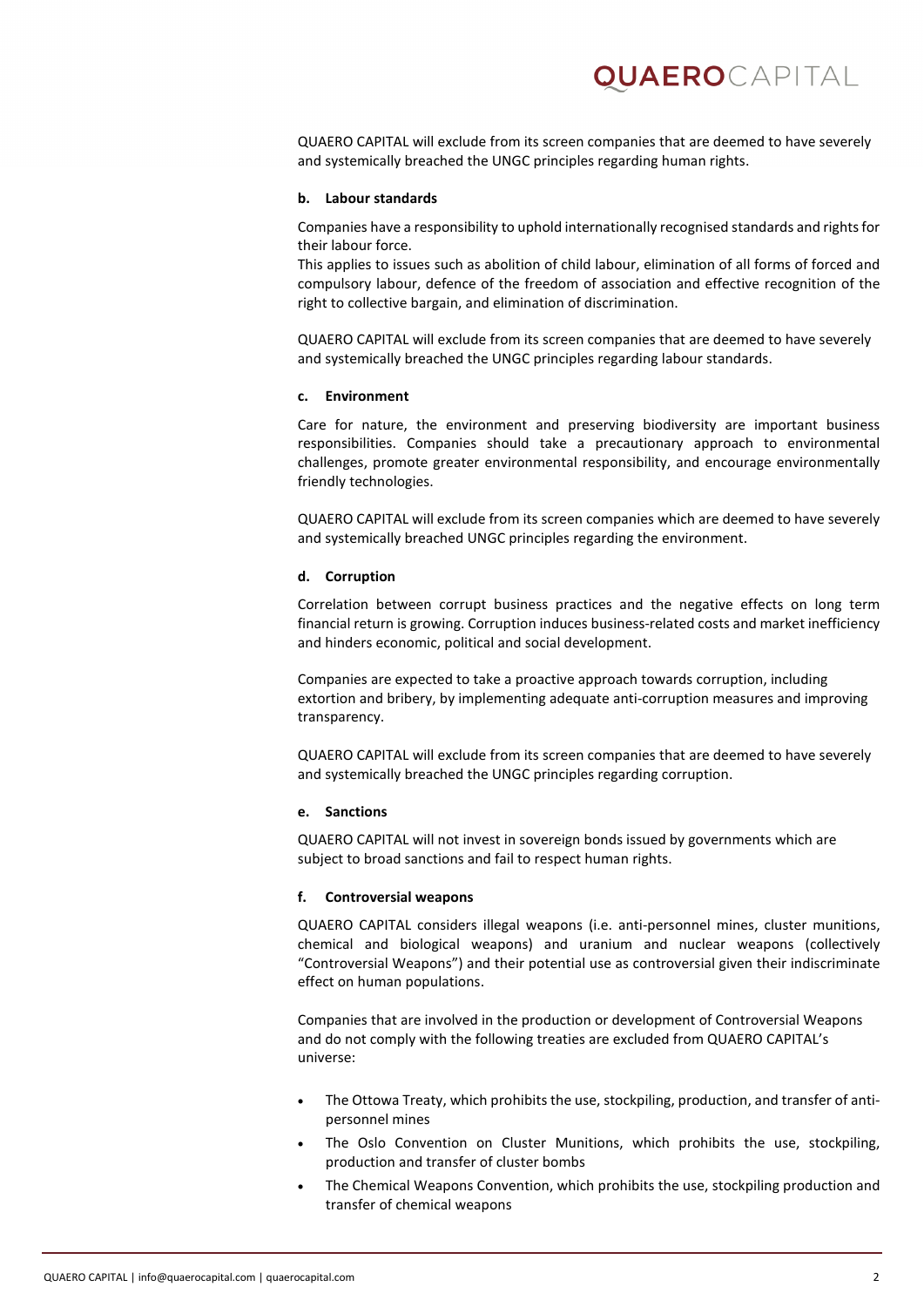- The Biological Weapons Convention, which prohibits the use, stockpiling, production and transfer of biological weapons
- The Treaty of the Non-Proliferation of Nuclear Weapons (1968) which limits the spread of nuclear weapons to the group of so-called Nuclear Weapons States

# **g. Climate-related exclusions**

QUAERO CAPITAL excludes investments in:

- Companies that make more than 20% of revenues from coal mining and/or coal thermal power generation
- Electricity production companies with coal-powered plants contributing >20% generation and whose carbon intensity is not in line with the objectives of the Paris Agreement (unless there are credible commitments to reduce emission intensity by 2035)

# **2. Implementation**

#### **a. Governance**

The ESG Committee is responsible for reviewing and approving the Exclusion list prepared by the ESG team.

The Exclusion list is reviewed at least twice a year. During the review process, the following decisions can be made:

- Companies that were on the list and that have made positive/relevant changes in their activities or behaviour may be removed from the list
- Companies may also be added to the list

#### **b. Dialogue and divestment**

A company new to our Exclusion list may already be an investment. In such an instance, we would engage in dialogue with the management of said company to encourage a change. If no such change is observed within 12 months, or if it is unlikely that dialogue will result in any change in behaviour, QUAERO CAPITAL will commit to divest.

# **c. Screening of portfolios**

The Risk team is responsible for ensuring that any order related to funds in scope of the Exclusion Policy is screened against the Exclusion list. Companies on the Exclusion list are blocked in pre- and post-trading processes.